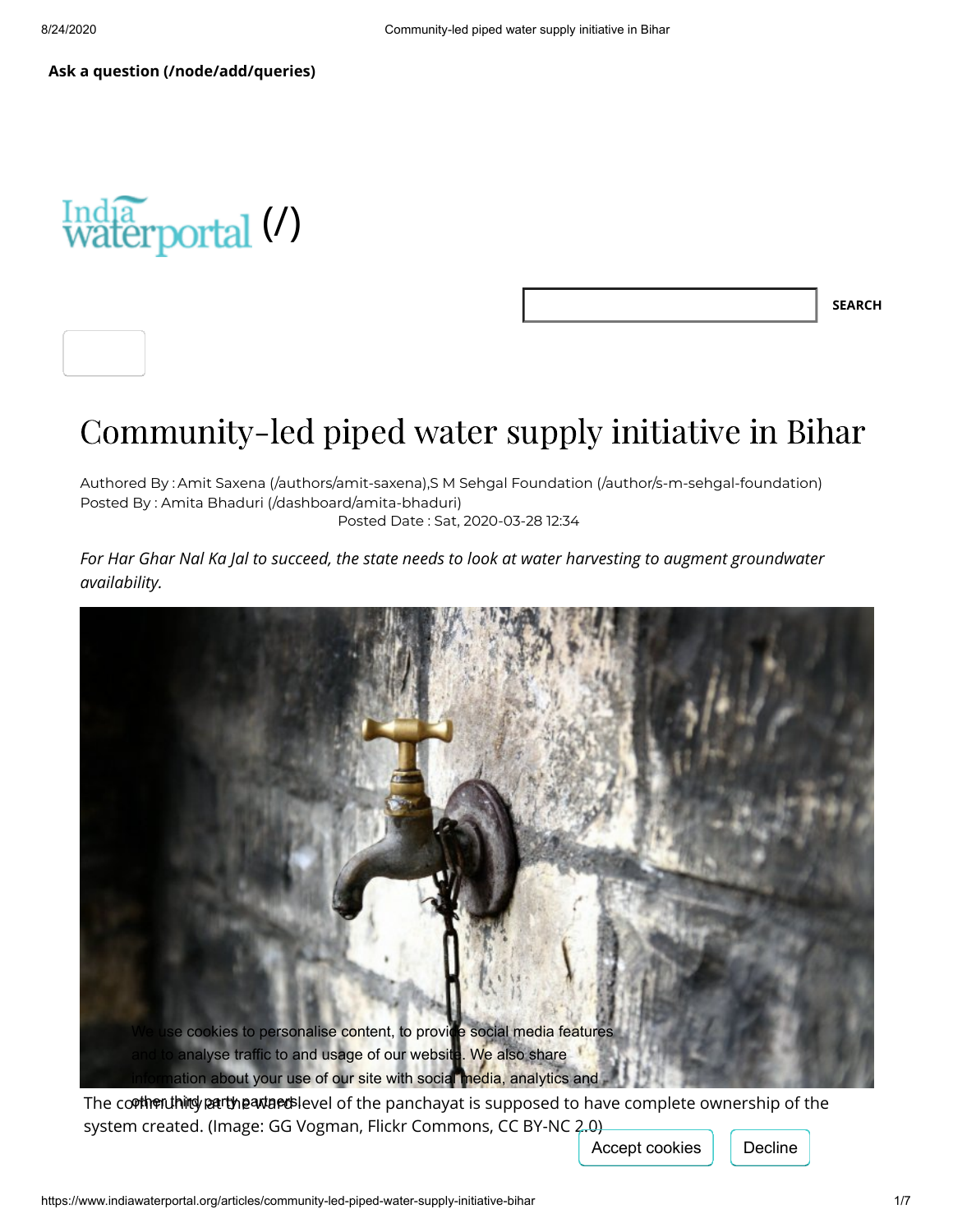Water is a precious natural resource that ensures human well-being. However, across the globe there is a severe water crisis, which is heightened by issues of inaccessibility and contamination. "The right to water and sanitation is a human right (https://news.un.org/en/story/2010/10/354542-right-water-andsanitation-legally-binding-affirms-key-un-body) equal to all other human rights, which implies that it is justiciable and enforceable" (UN Human Rights Council, 2010).

The United Nations World Development Report (2019) demonstrates how improvements in water resource management and access to water supply and sanitation services are essential to address various social and economic inequities so that "no one is left behind" when it comes to enjoying the multiple benefits and opportunities that water provides.

Niti Aayog estimates that 600 million Indians face high to extreme water stress (https://niti.gov.in/sites/default/files/2019-08/CWMI-2.0-latest.pdf). India is in the grip of acute water shortage. Eighty-four per cent of rural households do not have piped water. In the wake of such statistics, the Government of India launched the *Jal Jeevan Mission* in 2019 to provide tap water to all rural households by 2024.

## **Water issues in Bihar**

The state of Bihar, despite its abundant natural resources, perennial rivers, and fertile lands, grapples with water quality problems. Of all the contaminants found, excessive iron and biological contamination remains the most prevalent and pervasive risk in the region.



Rural people in villages depend on *chapakals* (hand pumps), which are usually 25 to 30 feet deep. Studies indicate that water from this depth had high levels of iron contamination, which is very detrimental for health. Potable water is available at 200 to 350 feet depth but borings are costly, so people are forced to consume the contaminated water.

Bihar also bears the brunt of climate change. Due to changes in rainfall patterns, it is prone to floods and droughts. The main source of water for the people is groundwater. Due to droughts, groundwater levels have

gone down drastically in many parts of the state, leading to drying of hand pumps and bore wells. There is a widespread civil outcry due to drying up of ponds, water reservoirs, lakes, etc., as these help recharge the water table and provide water for irrigation and livestock.

The shortage problems are further magnified by water contamination. Rural populations are the worst affected/asuslaey blaws to personalysto conlaar, ad hanvidars do al mast a Thaus, rasconsiderable size of the  ${\sf popula}$ tion  $b$ oakayap traffic to and usagent to address. We also is the issues they face.

The Bihar government under the *Saat Nishchay* other third party partners. [\(https://navbharattimes.indiatimes.com/state/bihar/patna/bihar-cabinet-gives-nod-to-implement-nitish](https://navbharattimes.indiatimes.com/state/bihar/patna/bihar-cabinet-gives-nod-to-implement-nitish-kumars-saat-nishchay-yojna/articleshow/51059937.cms)kumars-saat-nishchay-yojna/articleshow/51059937.cms) scheme prioritizes good governance and as a<br>Accept cookies Decline information about your use of our site with social media, analytics and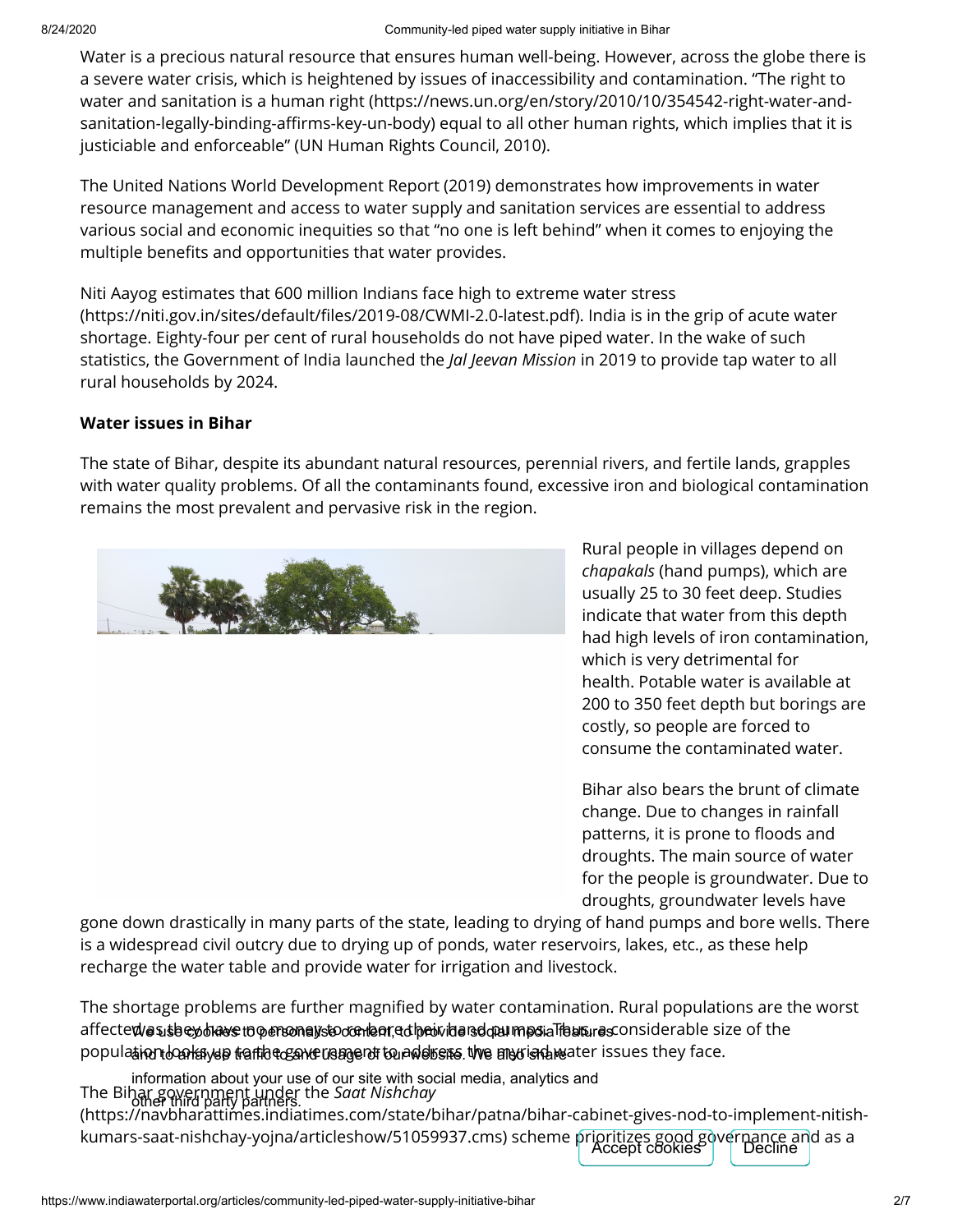part of it, seven commitments are to be implemented. Of the seven commitments, *Har Ghar Nal Ka Jal* (piped water supply to every household) provides clean and safe drinking water to every citizen in Bihar by connecting all households with a functional piped water connection.

This scheme, to be completed in a phased manner from 2016 to 2020 is being implemented at the ward level of the panchayat. The community at the ward level of the panchayat is supposed to have complete ownership of the system created. For this purpose, a committee will be formed to maintain and operate the supply of water.

#### **Expectations from the "Water for all" program**

Samastipur district in Bihar faces a severe shortage of drinking water during summers. The *Har Ghar Nal Ka Jal* scheme is under implementation in select blocks of the district and the local population is receiving benefits. "Most of the hand pumps in the ward have dried up due to drought, and this scheme is really helpful in providing drinking water," says Pholo Devi of Simri village in Khanpur block.

In village Tiwari Tola in Patori block, people are using the water supplied through this scheme. "People are relieved from the hassle of going to far-off places to find drinking water. This scheme has come at the right time, when villagers are facing a severe shortage of drinking water," say Ram Sakal Singh of Udaypur village in Khanpur block.

Groundwater in over 102 blocks of nineteen districts



[\(https://www.prabhatkhabar.com/state/bihar/patna/1277455\)](https://www.prabhatkhabar.com/state/bihar/patna/1277455) of the state has dried up. In Samastipur district, the groundwater level has dropped to 30–35 feet in sixteen panchayats. The increase in demand for water in summer and its decrease in availability have heightened the curiosity among people for this scheme as villagers want it implemented as soon as possible. People are jamming roads and carrying out protests for accelerating implementation of this scheme and improving the availability of drinking water.

#### **Need to preserve the river network**

Bihar has a wide network of rivers. River water can become a source of drinking and irrigation with less chance of iron and arsenic contamination. There is an urgent need to preserve groundwater by preventing its excessive exploitation.

We use cookies to personalise content, to provide social media features

Earlier and to analyse traffic to Bandru aggent foun website and the decution and fer from deficit. But recent years of drouigfotmation altanug goluthis epefroup sitenwith aterial ensedianias hilly tions and s., *pokhars,* rivers, lakes, etc., have dried, anthet hheid peend partneen evived and preserved. Adoption of rainwater harvesting methods could be a solution.

## **Harvesting rainwater for sustainability**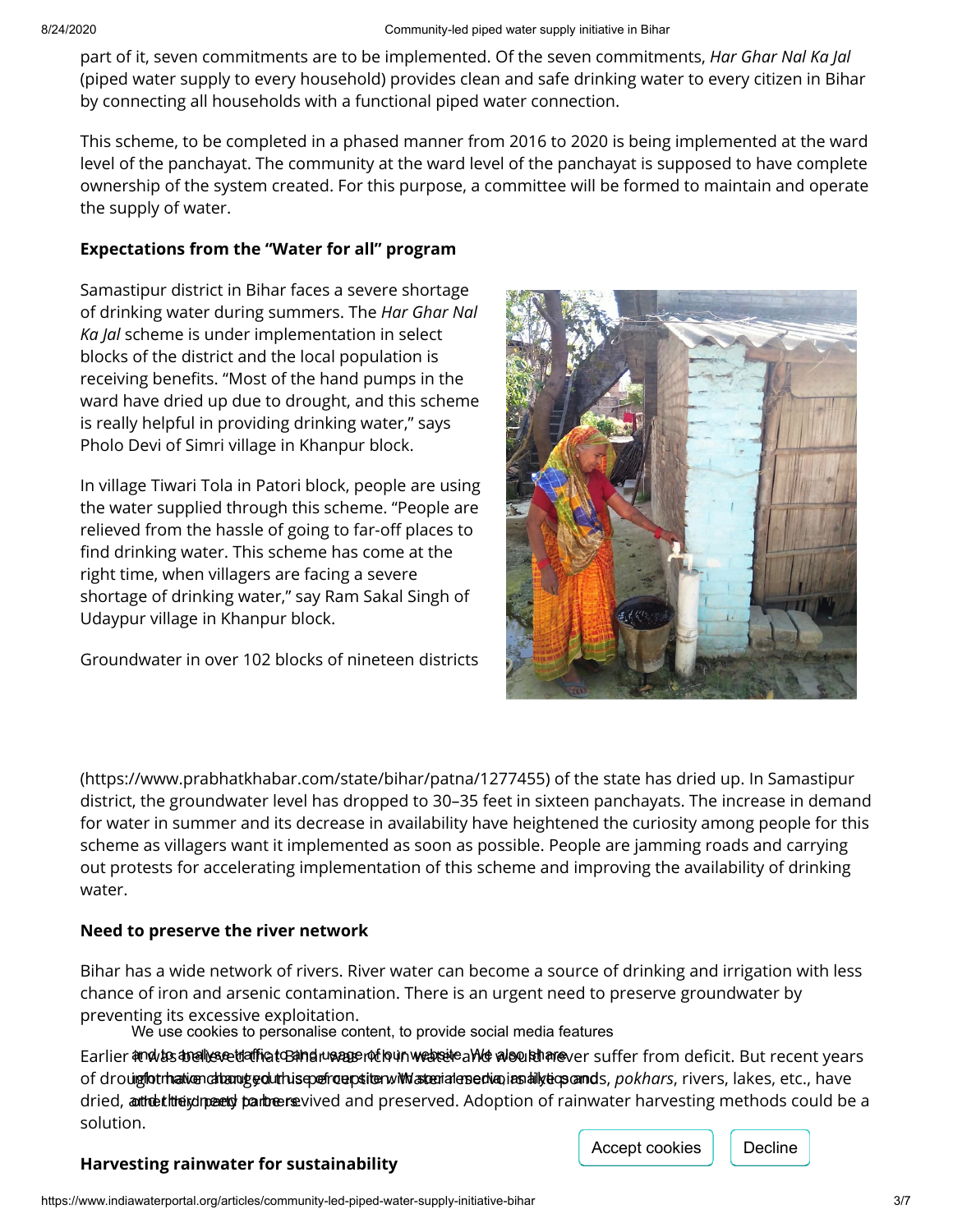The *Har Ghar Nal Ka Jal* scheme has given temporary relief to people, but to ensure availability of water in the long run, proper water management is needed. Even in this scheme, if the system of redressal of complaints is not quick, there may be leakages, contaminated water, or no availability of water, which may lead to the scheme becoming defunct in a village. This scheme, if properly maintained, can help in unnecessary water wastage and will be able to provide water to all.

Bihar does not have any surface water management systems due to which groundwater is drying up at a fast pace. A check is needed in the boring of tube wells and hand pumps. Fines and punishment must be imposed on illegal boring. Through piped water supply, the government will be able to provide water to people and also be able to regulate it. The scheme largely relies on groundwater resources that are fast depleting. A paradigm shift is needed to harvest rainwater to ensure that the pressure from groundwater sources can be relieved.

*Amit Saxena is a Research Associate (Development Research and Policy Initiatives) at S M Sehgal Foundation, a public charitable trust working to strengthen community-led development initiatives across rural India.*

*Disclaimer: The views and opinions expressed in this article are those of the author/s and do not necessarily* reflect the policy or position of India Water Portal.

## **Attachments**

**Topics**

We use cookies to personalise content, to provide social media features and to analyse traffic to and usage of our website. We also share information about your use of our site with social media, analytics and other third party partners.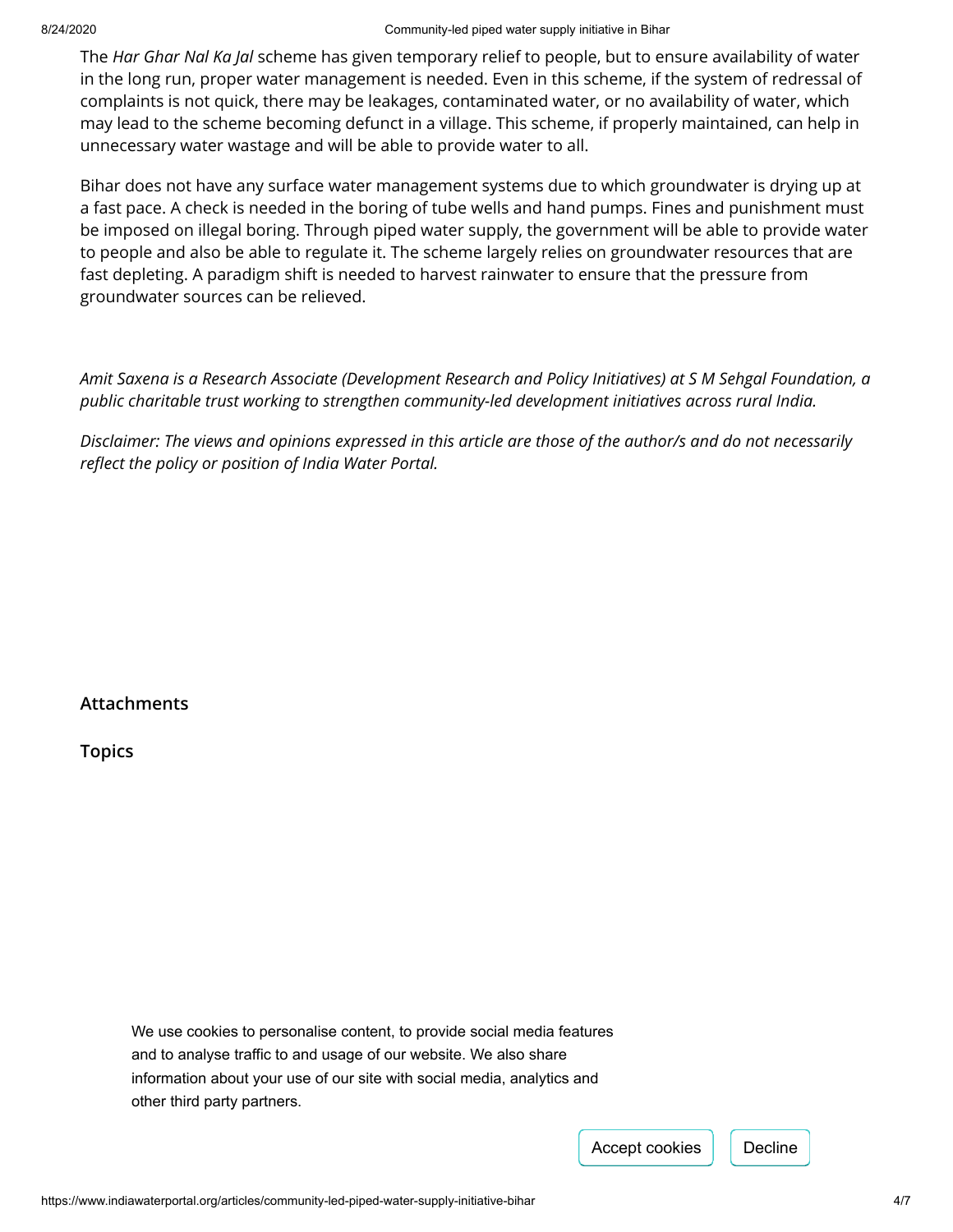

 [\(/articles/gender-sensitive-response-climate-crisis\)](https://www.indiawaterportal.org/articles/gender-sensitive-response-climate-crisis)

Gender-sensitive response to the climate crisis (/a<mark>rticles/gendekisens</mark>itive<del>p gen</del>agse-climatecrisis)